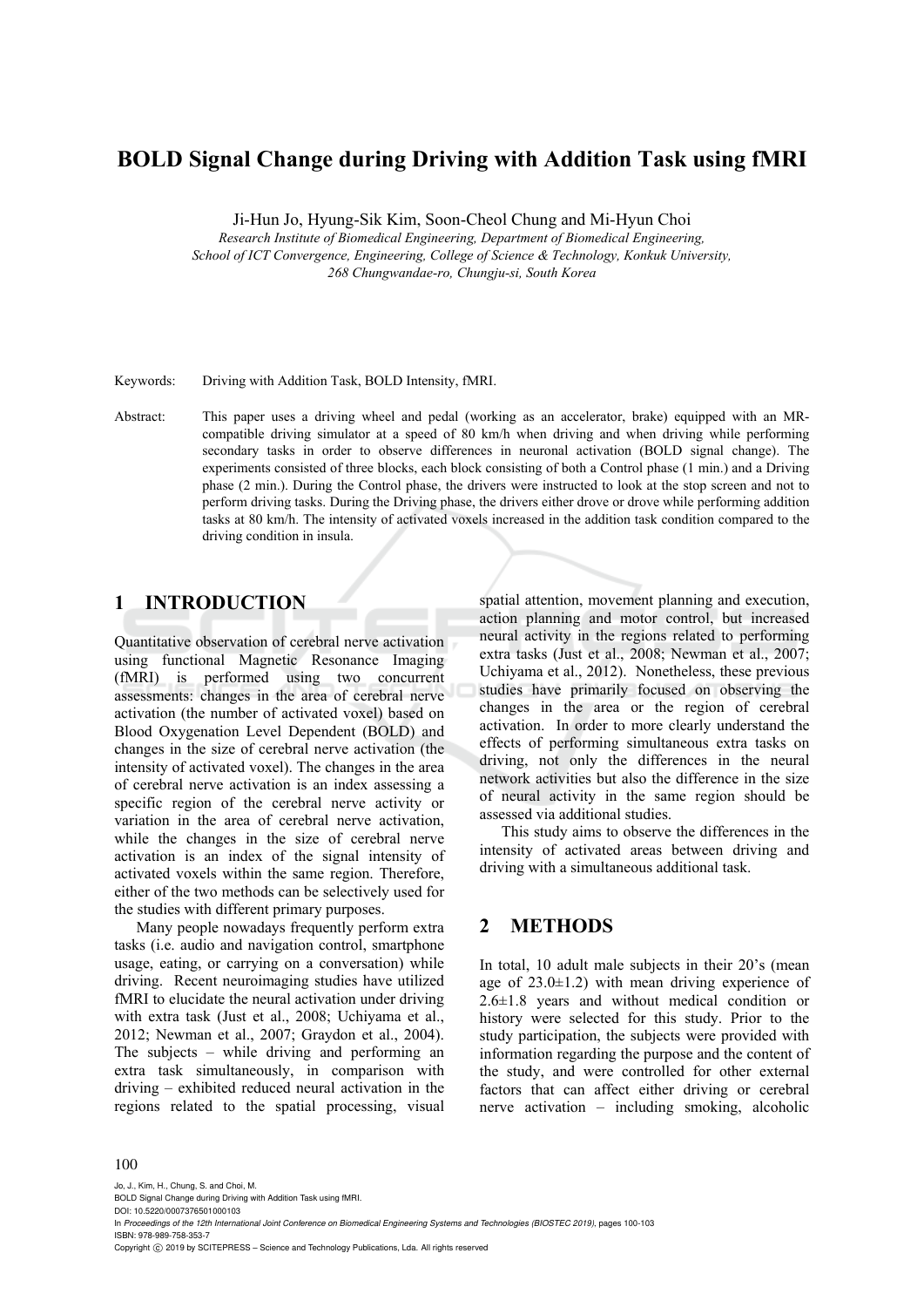drinks, and coffee. Practice driving runs were performed until the subject became familiar with the environment of driving simulator and could drive without an accident.

The developed MR-compatible driving simulator was composed of a driving wheel, an accelerator and a brake pedal (Figure 1). Driving environment was created using a software from Lightrock Entertainment. The subject used both hands to manipulate the driving wheel and right foot to press on the accelerator or brake pedal, and was asked to drive at a constant speed of 80km/h without making lane changes.



Figure 1: MR-compatible driving system.

The experimental design is composed of three blocks (Figure 2) – with one block consisting of the control phase (1 minute) and the driving phase (2 minutes). During the control phase, the subjects were asked to stare at a still frame without driving. During the driving phase, the subjects were either asked to focus on driving at 80km/h or perform both driving at 80km/h and an additional task at the same time. All subjects participated in the study under both conditions (driving, driving with an additional task). The speed of the vehicle was provided on the bottom left corner of the stimulator screen so that the subject could maintain the vehicle speed of 80km/h.



Figure 2: Experimental design.

The additional tasks were composed of mathematical calculations where the sum of the 2 digit numbers do not exceed 100 and the task requires carrying. There were 10 questions in each block, resulting in 30 questions of additional tasks in total. The investigator provided the additional task questions verbally via an audio system attached on the MR system, and the subject reported verbal responses to the questions.

The regions of cerebral nerve activation under each condition (driving, driving with an additional task) were calculated in comparison to the control phase. Using a voxel exhibiting the greatest statistical significance for activation as the standard, a 5x5x5 region was selected. In this selected region, the mean value of BOLD signal according to each condition and each phase was calculated. In order to analyze the variations in the cerebral nerve activation during the stimulation phase in comparison with the resting phase under each condition, BOLD % change was calculated using the following equations:

 $BOLD \%$  change = {(Driving phase – Control phase) / Control phase}  $x 100\frac{\%}{0}$ 

In order to assess the difference in BOLD % change at the selected regions under each condition, Independent t-test (PASW 18) was performed.

#### JBLICATIONS **3 RESULTS**

The 8 regions that were commonly activated under both condition included inferior frontal gyrus, inferior parietal lobule, inferior temporal gyrus, insula, lingual gyrus, precentral gyrus, precuneus, and superior temporal gyrus. In comparison to driving condition, only the one region –insula  $(p<0.01)$ – exhibited significantly larger BOLD % change when the subject was driving and performing additional tasks simultaneously (Figure 3).



Figure 3: BOLD % change of insula.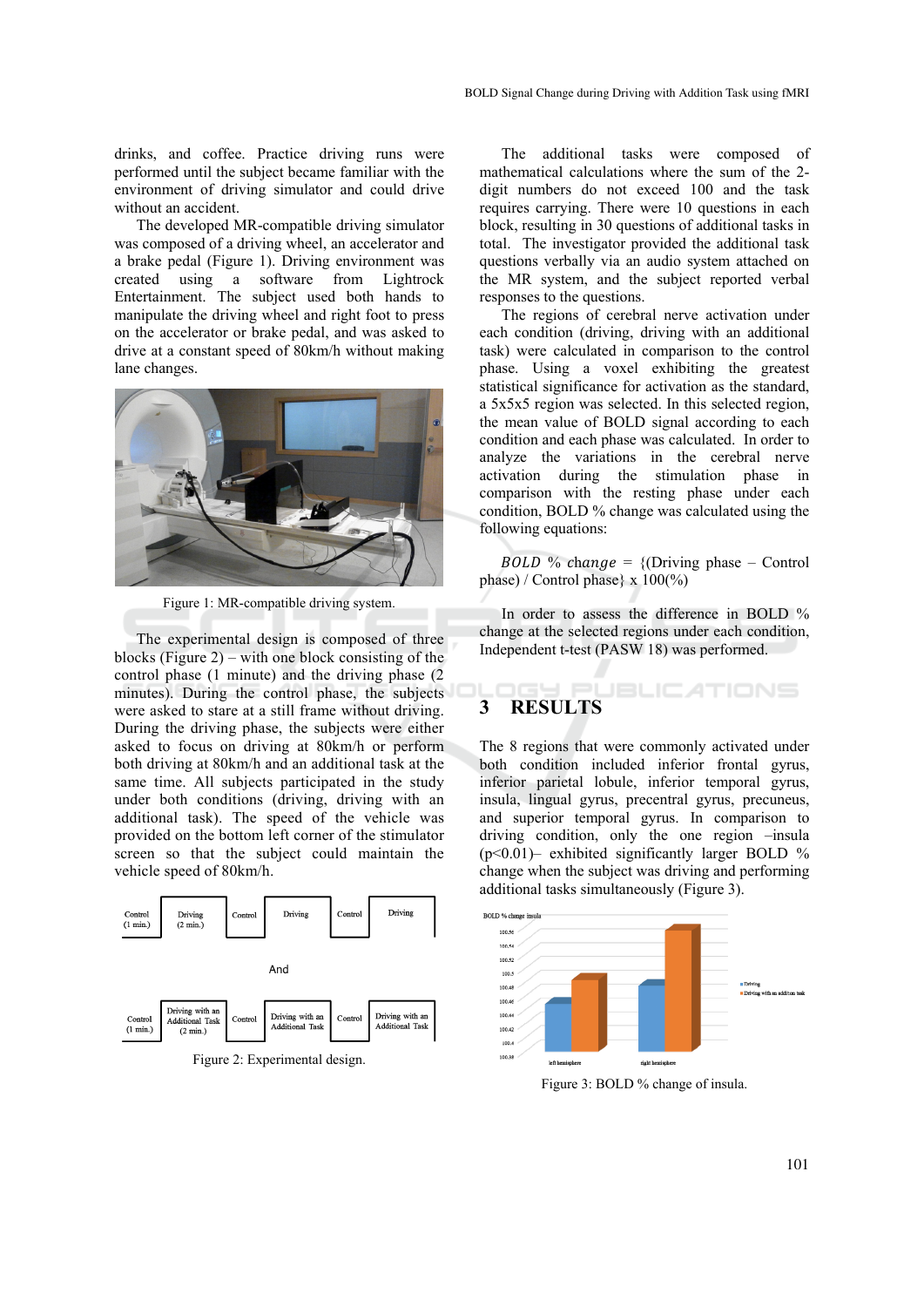## **4 CONCLUSIONS**

The outcomes of this study were in agreement with the previous studies, with cerebral nerve activation in the similar regions. More specifically, BOLD signals were increased in the inferior parietal lobule, precuneus and inferior frontal gyrus regions associated with recognition (Andersen, 2011), as well as the precentral gyrus region associated with arm and eye movements (Graydon et al., 2004; Spiers, 2007). These regions are responsible for processing visual information related to the driving and auditory information related to the additional tasks which involve listening to the questions and providing answers. Furthermore, BOLD signals were increased in the insula, the region associated with error monitoring and controlling unnecessary behaviors (Anderson et al., 1994).

Previous studies that focused on the regions and the changes in the area of cerebral nerve activation reported that performing extra tasks while driving – in comparison with driving – reduces the area of cerebral nerve activation associated with driving but increases the area associated with performing extra tasks (Just et al., 2008; Uchiyama et al., 2012).

With increasing demand to supplement (or overcome) this, there is an increased activity in the sub-lobular regions which are associated with error monitoring and controlling unnecessary behaviors (Graydon et al., 2004). In this study, BOLD signal difference in the regions commonly activated under both conditions was compared. In other words, instead of observing the change in the area of activation based on the condition, the intensity of activity in the same activated region was observed. The outcomes of this study suggest that when driving and performing extra task simultaneously – in comparison with driving – BOLD signal was greater in the inferior and superior temporal gyri, which are associated with extra tasks. Furthermore, BOLD signal was also greater in the insula region associated with error monitoring and controlling unnecessary behavior. Nonetheless, the differences in BOLD signal were not observed in other regions directly or indirectly associated with driving. These findings further confirmed the outcomes of previous studies that have utilized BOLD signal intensity, which is another important measurement index of the changes in cerebral nerve activation. However, at the same time, these findings also raise the need for additional studies.

In conclusion, comprehensive analysis of the outcomes from the previous studies – that focused on the region and the change in the area of cerebral

nerve activation – and this study – which focused on the change in the size of activation – suggests that while driving and performing addition tasks simultaneously, in comparison with driving, both the area and the size of neural activation increased in the regions associated with performing addition tasks and controlling unnecessary behaviors. However, other regions deeply related to driving (i.e. region associated with spatial recognition) did not exhibit change in the size of neural activation in this study, despite the previous study outcomes that demonstrated decreased area of neural activation. Additional studies are required to explain this deviation, and potential reasons include: the difference in the sensitivity of the two indices; differences in the characteristics of neural activation; or experimental design.

#### **ACKNOWLEDGEMENTS**

This work was supported by a Mid-career Researcher Program Grant through the National Research Foundation of Korea (NRF), funded by the Ministry of Education (MOE) (No. 2017R1A2 B2004629). This research was supported by Basic Science Research Program through the National Research Foundation of Korea (NRF) funded by the Ministry of Education (2017R1D1A1B03029585).

# **REFERENCES**

Just, M. A., Keller, T. A., Cynkar, J., 2008. A decrease in brain activation associated with driving when listening to someone speak. *Brain Research.* 1205: 70-80.

LOGY PUBLICATIONS

- Uchiyama, Y., Toyoda, H., Sakai, H., Shin, D., Ebe, K., Sadato, N., 2012. Suppression of brain activity related to a car-following task with an auditory task: an fMRI study. *Transportation Research Part F: Traffic Psychology and Behaviour*. 15: 25-37.
- Newman, S. D., Keller, T. A., Just, M. A., 2007. Volitional control of attention and brain activation in dual task performance. *Human Brain Mapping.* 28: 109-117.
- Graydon, F. X., Young, R., Benton, M. D., Genik, Ⅱ R. J., 2004. Posse S, Hsieh L, Green C. Visual event detection during simulated driving: identifying the neural correlates with functional neuroimaging. *Transportation Research Part F: Traffic Psychology and Behaviour*. 7: 271-286.
- Andersen, R. A., 2011. Inferior parietal lobule function in spatial perception and visuomotor integration. *Comprehensive Physiology* 1: 483–518.
- Spiers, H. J., Maguire, E. A., 2007. Neural substrates of